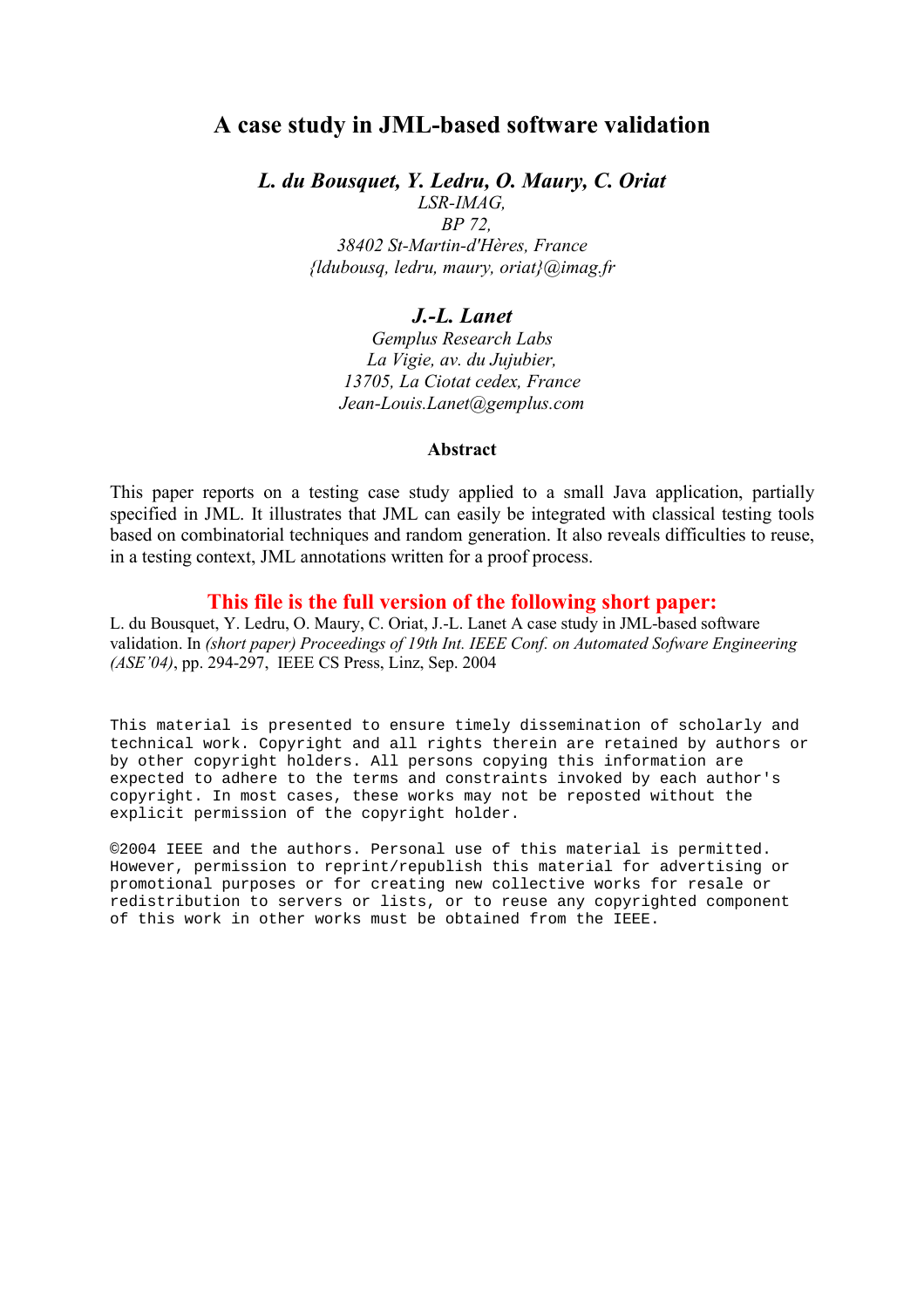## **An experiment in JML-based software validation**

L. du Bousquet Y. Ledru O. Maury C. Oriat LSR-IMAG, BP 72, 38402 St-Martin-d'Hères, France {ldubousq, ledru, maury, oriat}@imag.fr

**Abstract**

*This paper reports on testing experiments applied to a small Java application, partially specified in JML. These experiments took advantage of the executable subset of JML to act as an oracle for the testing process. JML played a central role in the validation of this application. First the JML specification was developed during a proof process. Then the resulting specification acted as oracle in a subsequent testing process. This paper reports on this second step. It illustrates that JML can easily be integrated with classical testing tools based on combinatorial techniques and random generation. It also reveals difficulties to reuse, in a testing context, formal JML annotations originally intended to support a proof process.*

## **1 Introduction**

The automation of validation activities (test and proof) often requires a model or specification of the system under validation. In a classical waterfall process, such models are developed in early activities, during requirements and specification phases. But the model can also be developed later, when the validation activity actually takes place. From an economical point of view, the development of a model may be an expensive task and it makes sense to try to reuse the same model in several development activities. This also ensures some consistency between these phases. This paper reports on an experiment to reuse a JML specification, developed for a proof activity, during a testing phase.

The formal methods community has designed a wide variety of executable specification languages. Recently, the advent of the Java Modeling Language (JML) has provided an interesting tool in the context of Java programs testing. JML is a behavioral interface specification language that can be used to specify Java modules [10, 12, 13]. From a practitioner's point of view, the syntax of JML, based on Java, makes it easier to read and to write specifications.

J.-L. Lanet Gemplus Research Labs La Vigie, av. du Jujubier, 13705, La Ciotat cedex, France Jean-Louis.Lanet@gemplus.com

This paper reports on a testing experiment carried out during a cooperation between the LSR laboratory and Gemplus. In the past years, Gemplus has led several research projects related to the formal development of smart card applications [4], mainly using the B method [1]. JML was adopted in recent projects dedicated to the proof of Java Card applications using the Jack tool [3].

Proving a piece of code guarantees its correctness with respect to its formal specification, which may appear very appealing in the context of critical applications. Unfortunately, the undecidable character of their underlying logics makes it impossible for theorem provers to automatically discharge all proof obligations for a given program. In many cases, 10 to 20% of the proofs must be carried out interactively which may require significant efforts from skillful engineers. Moreover, the proof only guarantees the conformance of the code to the properties expressed in the specification. In many cases, the specification does not cover the full requirements document. Requirements may be left out of the specification, either because they are forgotten by the specifiers, or because they are known to be difficult to express or to prove. In this context, additional validation activities, such as testing, must be undertaken.

**Objectives of the Experiment** The experiment reported in this paper addressed the validation of a Java application specified in JML. It is a simplified banking application, considered by the Gemplus researchers as representative of critical applications in the context of smart cards.

Fig. 2 summarizes the development process followed by this application. Starting from a requirements document, a java program was developed, using classical development techniques. The program entered then a first validation step based on proof techniques. This step led to the development of a JML specification of the banking application, and to the discovery and correction of several errors. This activity was carried out by Gemplus researchers, and is partially reported in [3]. Actually, [3] reports that 5 of the 8 classes of Fig. 1 were concerned by the proof process and that 944 of the 1055 proof obligations were proved automatically.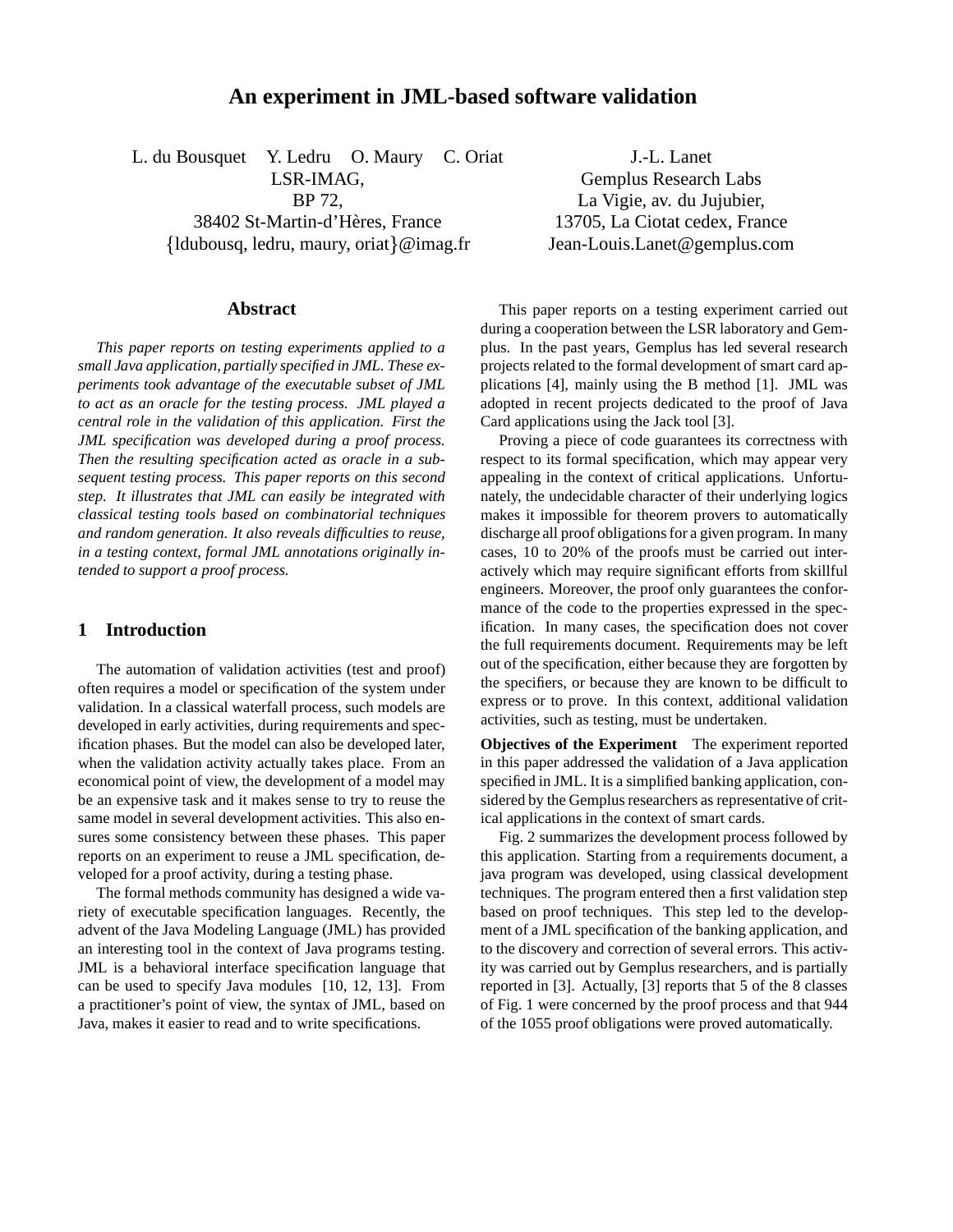

**Figure 1. Class diagram of the banking application**

This paper reports on a subsequent validation step which used the JML specification as an executable oracle, but also took into account the requirements document. This second validation step was carried out by the LSR team, with little visibility on the previous proof activity. In particular, the LSR team did not know which parts of the requirements were not formally specified, and which parts of the code and the specification were not proved automatically. Our experiments tried to answer the following questions:

- 1. Is JML, written for proof, easily reusable for test?
- 2. Is JML well-suited for validation by test?

Moreover, this allowed us to experiment several testing tools developed in our laboratory on an independently developed case study.

In this experiment, test data were produced by two different teams, using different techniques. The first one used a code review and random testing. The second team used a combinatorial testing approach. Each team worked during a limited time period. We have then compared the number of errors found and analysed how the errors were found (JML oracle or human critical analysis). These results were reported to the Gemplus researchers.

The whole experiment shows that JML can be used as a test oracle with several kinds of testing tools (here combinatorial and random testing tools). It reveals that JML annotations written for proof are not necessarily adapted to a testing activity, and must be written with testability in mind as a major concern. Although this experiment did use classical testing and validation techniques (random and combinatorial testing, code reviews), they turned out to be quite efficient and were easily adapted to JML.

The paper is structured in 5 sections. Sect. 2 surveys the application under test. Sect. 3 is a short overview of JML, illustrated by the case study. Sect. 4 presents the testing experiments. Sect. 5 tries to answer the questions of this introduction and draws the conclusions of this work.



**Figure 2. Validation process**

### **2 Case study**

The case study is a small banking application which deals with money transfers. The application administrator (the bank officer) can create accounts. The application user (i.e. the customer) can consult his accounts and make some money transfers from one account to another. The user can also record some "transfer rules", in order to schedule pe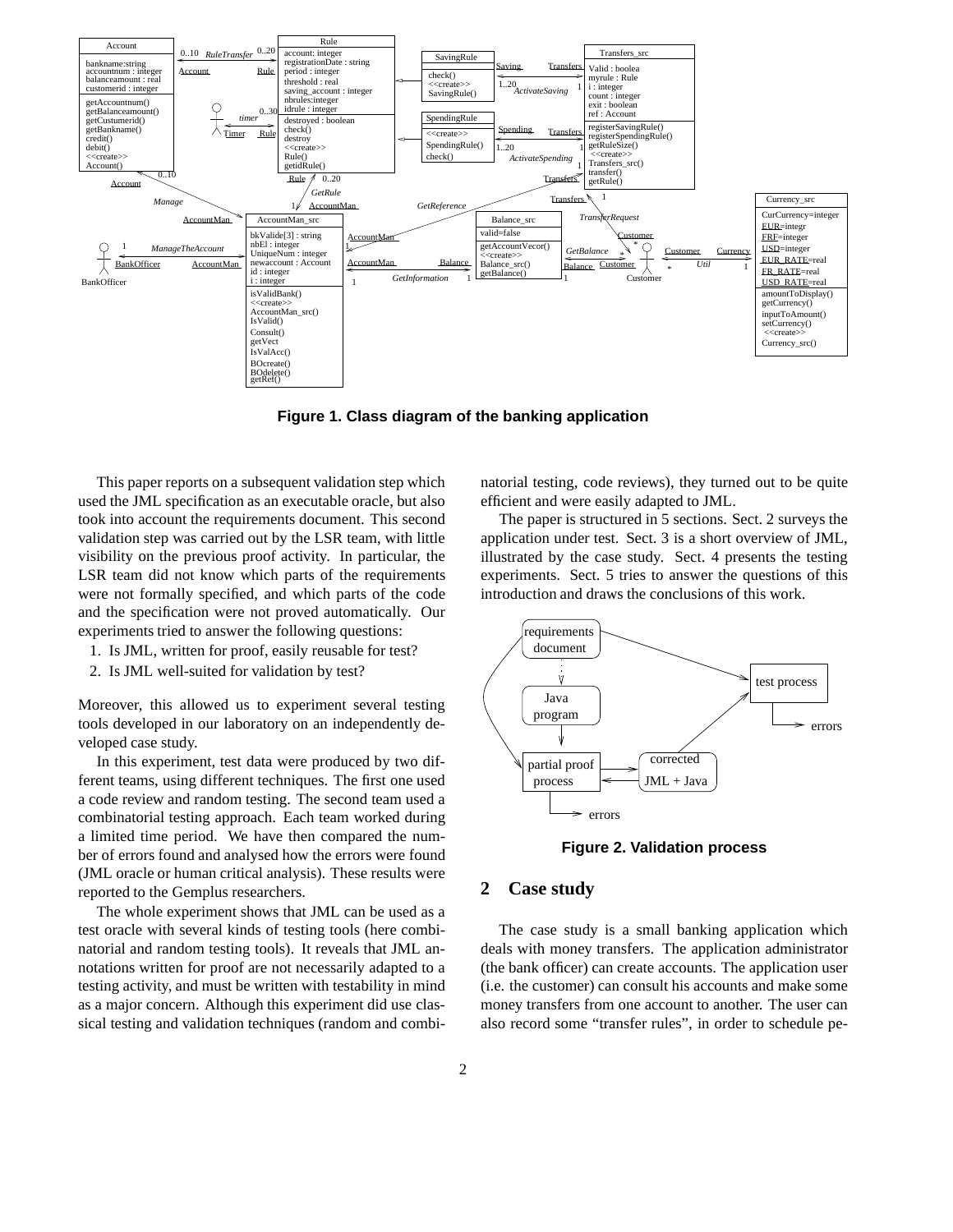riodical transfers. These transfer rules can be either saving or spending rules. Moreover, the application includes some features to convert money from one currency to another.

The case study is a simplified version of a real application. This application is running on a central server, which is linked to several smart card terminals. For the simplified case study, the smart card terminals have been withdrawn.

The banking application code is composed of eight classes (Fig. 1), among which:

- an account class,
- an account manager that creates and deletes accounts,
- a transfer class that defines spending and saving rules to transfer money from an account to another according to different thresholds,
- a balance class that allows the customer to have access to his accounts,
- and the currency converter.

The three remaining classes are dedicated to the definition of the transfer rule principles.

Some metrics of this application are given in Table 1. The fact that the number of JML annotation lines is larger than the Java code length is mainly due to the proof process. Moreover, although the Gemplus researchers are quite used to formal specification and proof, it was their first use of JML for proof purposes.

## **3 JML: language and tools**

#### **3.1 The JML language**

JML is a language designed to specify Java programs by expressing formal properties and requirements on the classes and their methods. The Java syntax of JML makes it easier for Java programmers to read and write specifications. The core expression of the language is based on Java, with some new keywords and logical constructions. For a detailed JML description, see [10, 12].

| Classes        | Java  | JavaDoc | JML   |
|----------------|-------|---------|-------|
|                | lines | lines   | lines |
| Transfer_src   | 116   | 34      | 150   |
| AccountMan_src | 105   | 51      | 236   |
| Currency src   | 93    | 20      | 28    |
| Balance_src    | 64    | 38      | 58    |
| Spending rule  | 40    | 33      | 42    |
| Saving rule    | 40    | 33      | 42    |
| Rule           | 40    | 22.     | 23    |
| <b>Account</b> | 30    | 20      | 36    |
| Total          | 518   | 251     | 615   |

**Table 1. Metrics of the banking application**

| 1              | /** Copyright (c) 2002 GEMPLUS group.<br>All Rights Reserved.<br>*------------------------                                                                                                                                                                                                                                                                                                                                                                        |
|----------------|-------------------------------------------------------------------------------------------------------------------------------------------------------------------------------------------------------------------------------------------------------------------------------------------------------------------------------------------------------------------------------------------------------------------------------------------------------------------|
| 5              | Project name: COTE - Case Study -<br>Version 1.0 1/9/2002<br>* - - - - - - - - - - - -<br>-------------<br>$\star$ /                                                                                                                                                                                                                                                                                                                                              |
|                | package banking;                                                                                                                                                                                                                                                                                                                                                                                                                                                  |
| 10             | public class Currency_src {<br>private static final int EUR = 1;<br>//@ private invariant EUR == 1;<br>private static final float EUR_RATE=6.55957f;                                                                                                                                                                                                                                                                                                              |
| 15             | //@ private invariant EUR_RATE == 6.55957f;<br>private static final int FRF = $2$ ;<br>/*@ private invariant FRF == 2; @*/<br>private static final float FRF_RATE =1.0f;<br>/*@ private invariant FRF_RATE ==1.0f; @*/<br>private /*@ spec_public */ int CurCurrency;                                                                                                                                                                                             |
| 20             | /*@ private invariant (CurCurrency >=0<br>&& CurCurrency <3); @*/                                                                                                                                                                                                                                                                                                                                                                                                 |
| 25<br>30<br>35 | /*@ requires true;<br>@ exsures (Exception e) false; @*/<br>public String amountToDisplay(float amount){<br>float rate;<br>String toDisplay;<br>switch (CurCurrency) {<br>case (EUR) : rate = EUR_RATE; break;<br>case (FRF) : rate = FRF_RATE; break;<br>default : rate = $1$ ;<br>ł<br>toDisplay = (Double.toString<br>(Math.round((amount/rate)*100)/100));<br>System.out.println("aToD = $" + \text{toDisplay}$ );<br>return Double.toString(toDisplay);<br>ł |
| 40             | /*@ requires true;<br>@ modifies CurCurrency ;<br>@ ensures CurCurrency >= 0 ;<br>@ ensures CurCurrency == 0<br>$\vert$ CurCurrency == 1                                                                                                                                                                                                                                                                                                                          |
| 45             | $\vert$ CurCurrency == 2 ;<br>@ exsures (Exception e) false; @*/<br>public void setCurrency(String s) {<br>if $(s == null)$ {CurCurrency = 0; return;}<br>if (s.compareToIgnoreCase("FRF") == 0)<br>$CurCurency = FRF;$                                                                                                                                                                                                                                           |
| 50             | else if (s.compareToIgnoreCase("EUR") == 0)<br>$CurCurency = EUR;$<br>else $\{Curcurrency = 0;\}$<br>ł<br>Ł                                                                                                                                                                                                                                                                                                                                                       |

## **Figure 3. Currency src class excerpt**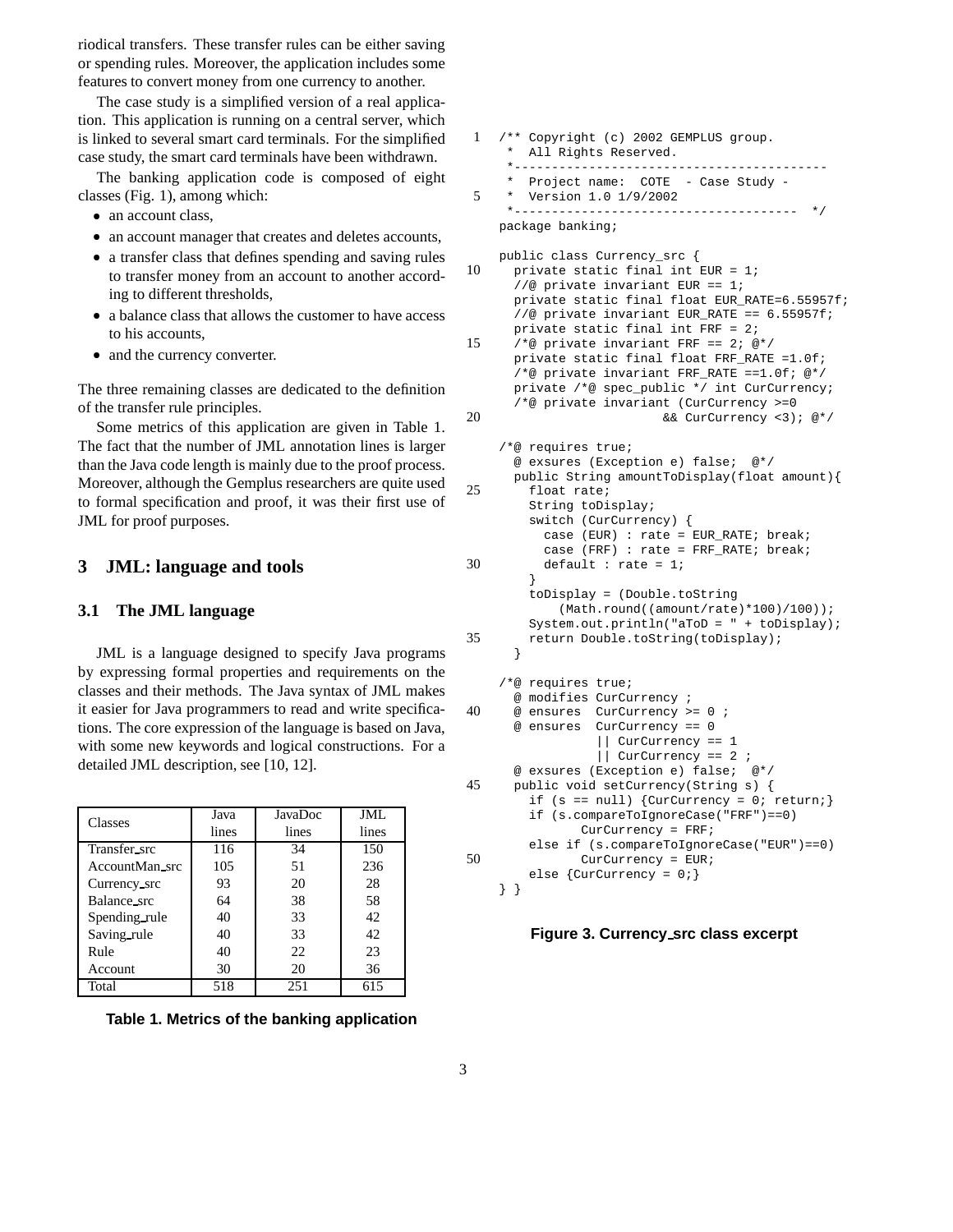Let us illustrate the JML syntax on two parts of the banking application. Fig. 3 describes a part of the Currency src class. Fig. 4 is a part of the JML specification of the registerSpendingRule method of the SpendingRule class.

In Fig. 3, for sake of brevity, we reduced the original code to one dealing with only two currencies: French Franc (FRF) and Euro (EUR). They are coded by a numeric code (1 or 2). The 0 value is reserved to code undefined currency. The changing rate between Franc and Euro is fixed (1 EUR  $= 6.55957$  FRF). The amountToDisplay method converts a French Franc amount into a currency selected by the user with the setCurrency method.

The JML specification appears as specialized Java comments: between  $/*@$  and  $@*/$  or starting with  $//@$ . The specification of a method precedes its interface declaration, following the usual convention of Java tools such as JavaDoc.

JML annotations adopt a "design by contract" style of specifications, which relies on three types of assertions: class invariants, preconditions and postconditions.

**Invariants** are properties that have to hold in all visible states. A visible state roughly corresponds to the initial and final states of any method invocation [10].

The invariant stated in Fig. 3 at lines 19-20, indicates that the CurCurrency value should always be between 0 and 2. The two very simple invariants at lines 13 and 17 express that EUR RATE and FRF RATE will always stand for 6.55957 and 1 respectively<sup>1</sup>.

**Preconditions** in the *requires* clause say which assertions must hold before this method can be called. If that is not true, then the method is under no obligation to fulfill the rest of the specified behavior.

In our example, most preconditions are set to true (see Fig. 3, lines 22 and 38). Since the application deals with money, and since some users may have malicious behaviors, the application is expected to have defensive mechanisms. Thus, it is supposed to accept any entry, but it should return error messages or raise exceptionsif the inputs are not those expected for a nominal behavior. It is a typical example of *defensive programming* style.

**Postconditions** are expressed in the *ensures* clauses. They express the results and the properties expected to hold just after the method execution. For instance, the postcondition of setCurrency (Fig. 3, lines 41 to 43) expresses that the CurCurrency attribute value should be equal to 0, 1 or 2. This postcondition is another expression of the invariant given on lines 19-20. The case study includes a large variety of postconditions, ranging from true expressions (cf. the postcondition of the amountToDisplay

```
1 /*@ requires true ;
      @ ensures (threshold > 0 && period >= 0
       && account != spending_account
       && account >= 0 && spending_account >= 0
5 && (\exists int i; i >= 0 &&
          i< accman.LocalVector.size() &&
          ((Account)(accman.LocalVector.
                     elementAt(i))).accountnum
                           == account)
10 && (\exists int i; i >= 0 &&
          i< accman.LocalVector.size() &&
          ((Account)(accman.LocalVector.
                     elementAt(i))).accountnum
                       == spending_account))
15 ==>(\result == 0 \&(rules.size() == (\old(rules.size()) + 1)));
      @ ensures ...
      @ exsures (Exception e) false; @*/
     public int registerSpendingRule(String date,
20 int account, float threshold,
          int spending_account, int period)
       { ... }
```
#### **Figure 4. A complex JML annotation**

method Fig. 3, line 23), to more complex ones, that contain some state variables, may refer to the relation between the final and the initial states (denoted by  $\cdot$ old), and involve quantified expressions over sets or vectors (see Fig. 4).

**The exsures clauses** are a special kind of postcondition for exception specification. Fig. 3, line 23, the *exsures* clause specifies that the amountToDisplay method should never raise an exception.

JML extends the Java syntax with several keywords.

- \result (Fig. 4, line 15): Its value is the value returned by the method. It can only be used in *ensures* clauses of a non-void method.
- $\bullet$  \old (Fig. 4, line 16): An expression of the form old(Expr) refers to the value that the expression Expr had in the initial state of a method.
- $\bullet$  \forall and \exists (Fig. 4, lines 5 and 10): They are universal and existential quantifiers .

In the banking example, 362 of the 615 lines of JML assertions are distributed as shown in Table 2. Postconditions (the ensures clause) represent most of the JML assertions, especially in classes AccountMan src and Balance src where they are dedicated to the specification of error codes. The remaining 253 lines of JML correspond to loop invariants, to additional keywords such as the *modifies* clauses, or to comments.

#### **3.2 JML associated tools**

The JML release consists of several tools to check the syntax and typing of specifications [2]. It also includes the

<sup>&</sup>lt;sup>1</sup>Since these variables were defined as 'final'', these invariants were typically designed for the proof phase.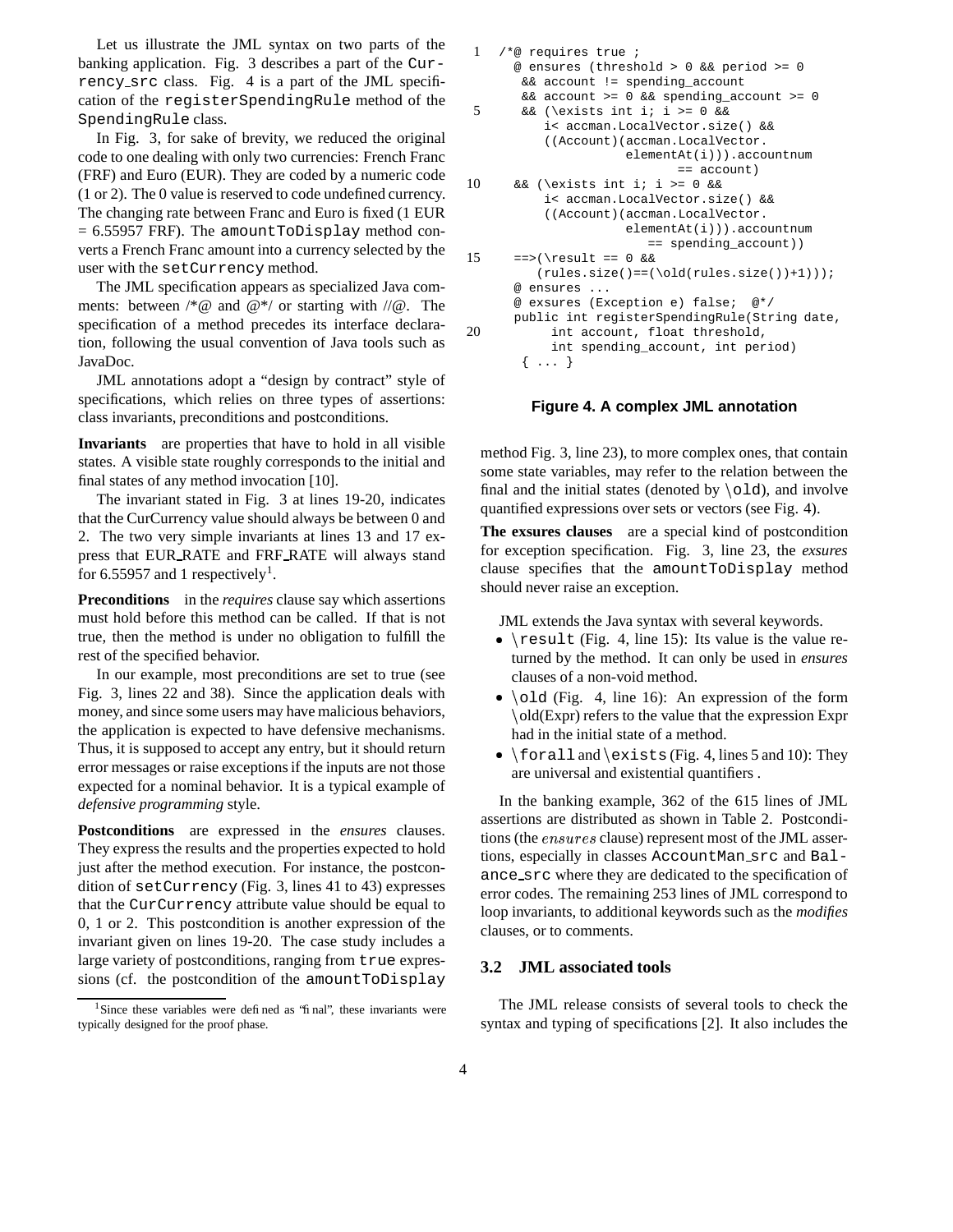|                |                                                                  |           | nb. of lines of |         |                |  |
|----------------|------------------------------------------------------------------|-----------|-----------------|---------|----------------|--|
| Classes        | $\begin{array}{c} \text{number of}\\ \text{methods} \end{array}$ | invariant | requires        | ensures | exsures        |  |
| Transfer_src   |                                                                  | 5         | 6               | 108     | 6              |  |
| AccountMan-src | 8                                                                | 17        | 8               | 9       | 7              |  |
| Currency_src   | 7                                                                |           | 7               | 6       | 7              |  |
| Balance src    | 3                                                                | 1         | $\overline{c}$  | 37      | $\overline{2}$ |  |
| Spending_rule  | $\overline{2}$                                                   | 20        | 13              | 6       |                |  |
| Saving_rule    | $\overline{2}$                                                   | 20        | 13              | 4       |                |  |
| Rule           | 5                                                                | 3         | 6               | 6       | $\overline{c}$ |  |
| Account        |                                                                  | 5         | 8               | 9       | $\overline{7}$ |  |
| Total          | 41                                                               | 81        | 63              | 185     | 33             |  |

**Table 2. JML assertion distribution in the Banking example**

jmlc tool, that uses the JML annotations to add runtime assertions to the compiled java code [5]. JML assertions are thus evaluated at execution time against the behaviour of the program execution. If the assertion is not verified, an exception is generated which reports the kind of assertion which failed (invariant, pre- or postcondition). In most cases<sup>2</sup>, such an assertion violation reveals a difference between the behaviour specified in JML assertions and the code execution. The fault can be either in the specification or in the program.

The code generated by jmlc can be used in combination with JUnit [11] in a testing process. The JML-JUnit tool [6] is a combinatorial testing tool which generates simple test cases consisting of a single call to the methods of the object under test. The tool generates combinations of selected values of the method parameters to result in a large set of test cases. The tool then exploits JUnit to run the tests and jmlc to provide an executable oracle.

Several tools are available for formal proofs of Java programs specified in JML. The LOOP tool [18] and the JIVE environment [15] convert JML into PVS models. The Krakatoa [15] tool translates JML into an internal language from which proof obligation are expressed into Coq. Jack is built on B [3].

Finally, the ESC/Java tool [8] is a lightweight tool that aims at identifying (and correcting) errors early in the development (static validation). It does not aim to provide a formal proof of the code. For example, ESC/Java is efficient to warn about potential null pointer usage.

#### **3.3 JML vs Java assertions**

The assertion mechanism is a new feature of version 1.4 of the Java Programming Language. An assertion is a boolean condition that can be evaluated at run-time. Options to the java compiler allow to turn the evaluation of assertions on and off. Java assertions are a simpler mechanism than JML:

- Java assertions are pure Java expressions and do not benefit from the additional constructs of JML (e.g. \old,\result,\foralland\exists).
- While JML features various kinds of assertions (invariants, pre- and postconditions), Java assertions are of a single kind. With JML, an invariant is written once and executed after each method invocation. To obtain a similar result with Java assertions, the invariant must be copied at all places where it must be checked.
- The only tool supporting Java assertions is the Java compiler, while JML is associated to several proof and testing tools.

## **4 The validation experiment**

The validation work aimed at evaluating how the existing JML annotations, produced during a proof process, could be exploited in a testing process. Gemplus provided the informal requirements (in French), the JML annotations and the source code. A test plan was also produced by Gemplus, but not used in the experiments reported in this paper.

The main purpose of the LSR work was to find some errors in the code. To be more precise, we tried to find some inconsistencies between the code, the JML assertions and the informal requirements. Three cases can be identified.

- The JML assertions and the code are not consistent. It is detected during the test, when a JML assertion is violated or when an unexpected Java exception is raised.
- The JML assertions are inconsistent with the informal requirements but consistent with the Java code. Such an error can only be detected thanks to a human analysis of the JML assertions or of the test executions.
- The JML assertions, the code and the informal requirements are consistent with one another, but the observed behavior reveals that some common sense requirements have been overlooked.

To do this work, the LSR researchers were divided into two teams. Both teams worked separately in a bounded time period (3 days). The first team made a critical code review and then used random testing. The second team applied a combinatorial testing approach based on requirements. A human critical analysis of the execution results was performed in parallel with the JML automatic decision. This

<sup>2</sup>When a precondition evaluates to false due to a wrong choice of parameters by the tester, it does not reveal an error and leads to an inconclusive test execution.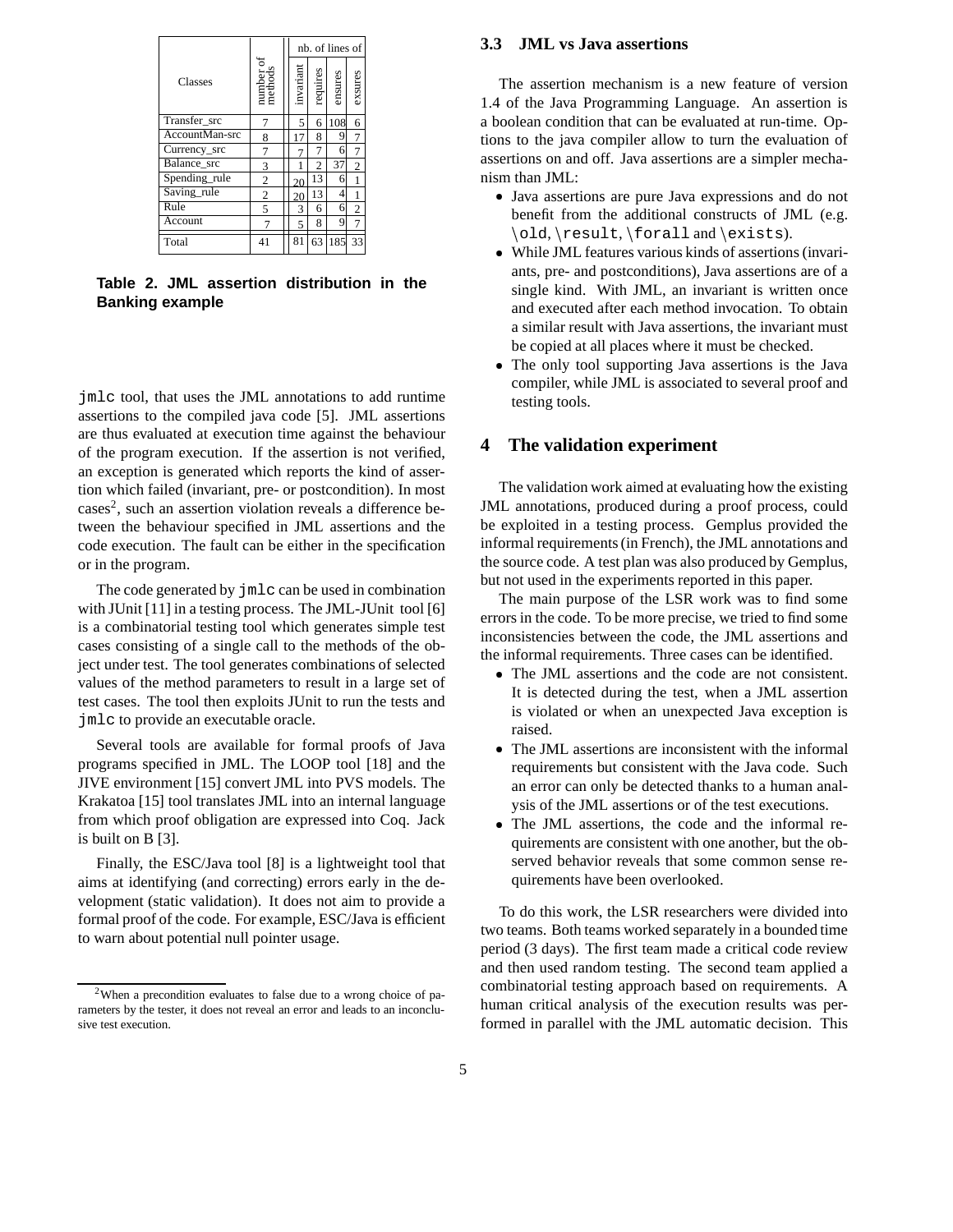helped us to find cases where the code and the JML specification were consistent, but different from the requirements.

For both teams, the testing work consisted in producing some test data sequences and executing them.

#### **4.1 Code review and random testing**

**Approach** The first team used a random testing approach [7]. For that purpose, we have built a random test generator for Java programs specified in JML.

Before the test generator was used, a code review was carried out. A code review consists in reading the source code (here the application code and the JML specification), in order to find errors. When some errors were discovered, test cases were manually written to illustrate them. Here, the code review also helped to identify suspicious portions of code where it made sense to target a more extensive testing effort.

**Random testing tool principles** Jartege (Java Random Test Generator) is a tool, developed in the LSR, which enables random dynamic generation of unit tests for Java classes specified in JML.

Jartege interacts with the program under test and chooses randomly one of the methods whose precondition is true. The method is then executed by the system under test, and Jartege proceeds iteratively to build a large sequence of calls. The test sequences generated by Jartege can be saved and replayed later. The random aspect of the tool can be parameterized in several ways, in order to control and target the testing effort:

- 1. Some *weights* are associated with classes and operations by the user. Classes and operations are chosen by Jartege according to these weights. In particular, it is possible to forbid to call some operation by associating a null weight with it.
- 2. It is possible to control the number of instances of a class with creation probability functions. This feature permits either to create a few instances of a class and make numerous method calls to these instances, or to create many instances of this class.
- 3. Jartege provides the possibility to define generators for some primitive parameter of a given method. This is particularly useful for operations which have a strong precondition.
- 4. Jartege allows one to write test fixtures, in a similar way to JUnit, with setUp and tearDown methods.

Jartege is written in Java. It uses Java introspection to discover the available operations of each class under test. Each generated call is executed in order to eliminate calls which violate an entry precondition. Some of Jartege classes have been specified in JML, and tested with itself.

**Results of the team** The code review phase took one person-day. It allowed to detect four errors. Those were

corrected before the random test phase. In its turn, the test phase allowed to reveal five new errors or suspicious situations in one day.

#### **4.2 Requirements based combinatorial testing**

**Approach** First, some general properties from the requirements were identified. For example, the transfers must be done if the money amount is correctly set, and if the accounts exist and are different. Moreover, a transfer operation between two accounts must modify them as expressed and must not modify other accounts (no side-effect).

Then, the test cases were derived from the properties. To do that, some "abstract scenarios" were first expressed to define sets of similar test cases. Thus, to test the previous informal property, one should try to transfer some money between (non)existing accounts, with (in)valid values. Every time, the set of existing accounts should be consulted to detect possible side-effects.

**Combinatorial tool principles** To express abstract scenarios, the Tobias tool was used. Tobias is a LSR tool designed for combinatorial testing. It is used to instantiate the abstract scenarios into executable test cases for JUnit. For example, S1 (Fig. 5) performs a money transfer from *b1* to *b2* with amount *c*. The transfer is followed by a balance check of account *a*. The tool will expand this abstract scenario, producing all possible combinations of parameters *b1*, *b2*, *c* and *a*. S1 will produce 320 test cases.

Fig. 5 gives another scenario S2. It was designed to test the currency converter. The S2 expression defines three tests. They first set the currency to respectively FRF, EUR or CHF and then they display the value of 1 FRF into the chosen currency.

$$
S1 = \text{transfers.M1}
$$
; balance.M2  
 $S2 = \text{currency.M3}$ ; currency.M4  
with

 $\int M1 = \{transfer(b1, b2, c) | b1, b2 \in \{1, 2, 3, 100\},\}$  $\blacksquare$  . The set of the set of the set of the set of the set of the set of the set of the set of the set of the set of the set of the set of the set of the set of the set of the set of the set of the set of the set of the  $\blacksquare$  . The set of the set of the set of the set of the set of the set of the set of the set of the set of the set of the set of the set of the set of the set of the set of the set of the set of the set of the set of the  $M2 = \{\,get{\textit{AccoundsVector}}{\left(a\right)}; get{\textit{Balances}}{\left(a\right)}\,|\, \}$   $\begin{bmatrix} M3 = \{ setCurreacy(f) | f \in \{\text{'FRF}', \text{EUR}', \text{CHF}'\} \end{bmatrix}$  $c \in \{100.0, 99.9, 1000, 0, -2.1\}$  $a \in \{0, 1, 2, 3\}$  $M4 = \{ amountToDisplay(1.0)\}$ 

#### **Figure 5. Two abstract scenarios for Tobias**

**Results of the team** The team produced 17 abstract scenarios (which are organized into 7 properties), which were instantiated into 1241 test cases. Those represented 40 000 Java code lines (for JUnit). It took 6 person-days to analyze the specification, produce the abstract scenarios, execute the tests and analyze the traces. 16 errors or suspicious situations were discovered.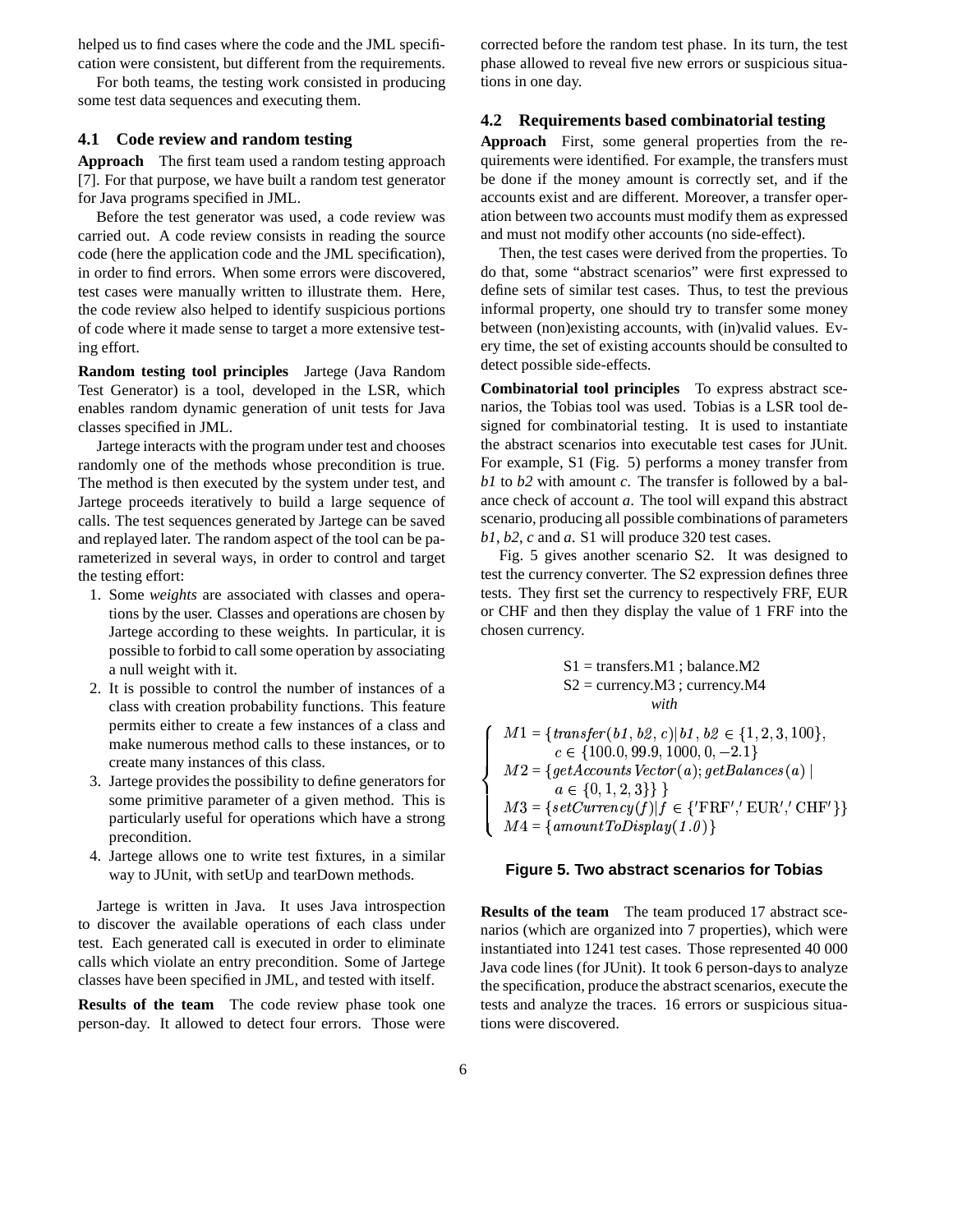#### **4.3 Found errors or suspicious situations**

At the end of both processes, 18 different errors or suspicious situations were uncovered. We say that there is an error when the JML assertion checker raises an exception. Java exceptions also often reveal errors in the code<sup>3</sup>. We call suspicious situations the cases where formal specification and code have the same behavior, but do not correspond to the informal requirements or to common sense.

The following table lists all errors, with their types and the way they were discovered. Errors 3, 10, 13 and 14 were fixed between code review and random testing, in order to facilitate the random testing process.

|                |                | team 1            | team 2         |                   |                        |
|----------------|----------------|-------------------|----------------|-------------------|------------------------|
| Err.           | Code<br>review | Random<br>testing | With<br>Tobias | Type of error     | Method of<br>detection |
| 1              |                |                   | X              | limit             | human oracle           |
| $\overline{c}$ |                |                   | X              | limit             | human oracle           |
| 3              | X              |                   | X              | floating-point    | code rev + JML or.     |
| 4              |                | X                 | X              | floating-point    | <b>JML</b> oracle      |
| 5              |                | X                 | X              | floating-point    | <b>JML</b> oracle      |
| 6              |                | X                 | X              | floating-point    | <b>JML</b> oracle      |
| 7              |                |                   | X              | postcondition     | JML oracle             |
| 8              |                |                   | X              | postcondition     | <b>JML</b> oracle      |
| 9              |                | X                 | X              | design            | <b>JML</b> oracle      |
| 10             | X              |                   |                | design            | code review            |
| 11             |                |                   | X              | limit             | human oracle           |
| 12             |                |                   | X              | limit             | human oracle           |
| 13             | X              |                   | X              | design            | $code rev + Java ex.$  |
| 14             | X              |                   |                | postcondition     | code review            |
| 15             |                | X                 | X              | several*          | Java exception         |
| 16             |                |                   | X              | counter-intuitive | human oracle           |
| 17             |                |                   | X              | counter-intuitive | human oracle           |
| 18             |                |                   | X              | floating-point    | human oracle           |

\*precondition mistake, under specification, or design mistake

The 18 errors can be classified as follows.

 **Floating-point approximations**. There are 5 cases related to the floating-point approximations (errors 3, 4, 5, 6, 18). The floating point type is used to represent the account balance. The errors occur when the postcondition and the code compute the same "value" in different ways. For instance, in SavingRule src class, the postcondition of the check() method stands for

savingRef.balanceamount ==

old(savingRef.balanceamount) 

 old(accountRef.balanceamount) - threshold and the code computation is savingRef.balanceamount = savingRef.balanceamount + (accountRef.balanceamount - threshold)

<sup>3</sup>Then reveal a missing *exsures* clause.

The result is different because  $(x + y) - z$  is not equal to  $x + (y - z)$  with  $x, y, z$  being float numbers. With float, + and - operations are not commutative due to their limited precision<sup>4</sup>.

 **Limit**. There are 4 cases that are dealing with "limits" (err. 1, 2, 11 and 12). Let us see two examples. A transfer rule can be registered with a time period of 0, which is forbidden in the informal requirements, but not in the JML specification.

One informal requirement says that there is no limit amount for a credit. So testers tried to credit one account with the Java pre-defined constant POSI-TIVE INFINITY. The fact that this operation is accepted was considered as a suspicious situation.

- **Wrong postcondition**. 3 cases are in the postconditions, typically several \old arguments were forgotten (err. 7, 8, and 14). For instance, error 14 is due to an assertion indicating that the new value of an attribute is equal to itself  $(a == a)$ . The correct assertion is  $(a == \text{old}(a))$ , saying that the value of the attribute has not been changed<sup>5</sup>. This specification error is a typical example of error that can not be discovered with a black-box testing approach, since the assertion is always true.
- **Design mistake**. Errors 9, 10, and 13 have been classified as design mistakes. One critical attribute is public instead of private (err. 10). It is possible to assign the same identifier to two different accounts if two account managers are created (err. 9). The banking application deals with threads, but there is no critical section to access an account (err 13).
- **Counter-intuitive behavior**. Errors 16 and 17 denote counter-intuitive behaviors. It is possible to delete an account on which there are some active saving or spending transfer rules. This is neither specified informally nor formally. So, it is not possible to conclude whether the application behavior is correct or not. Intuitively, one can imagine that the removal of an account, which is a transfer destination may create some access conflict if the rule is not deactivated before.
- **Several classifications**. Error 15 falls into several categories. The method inputToAmount of the Currency src class needs a parameter to be a string representing a float. Some test cases called this method with a wrong parameter and resulted in Java run time exception. This is not indicated in the informal requirements and not expressed in the JML assertions. This error can therefore be considered as a precondition inadequacy (the existing JML precondition does not indicate the parameter form), under-specification

<sup>&</sup>lt;sup>4</sup>During the proof process, the approximation problem was not tackled. <sup>5</sup>This properties could also have been expressed with the JML keyword *not modify*.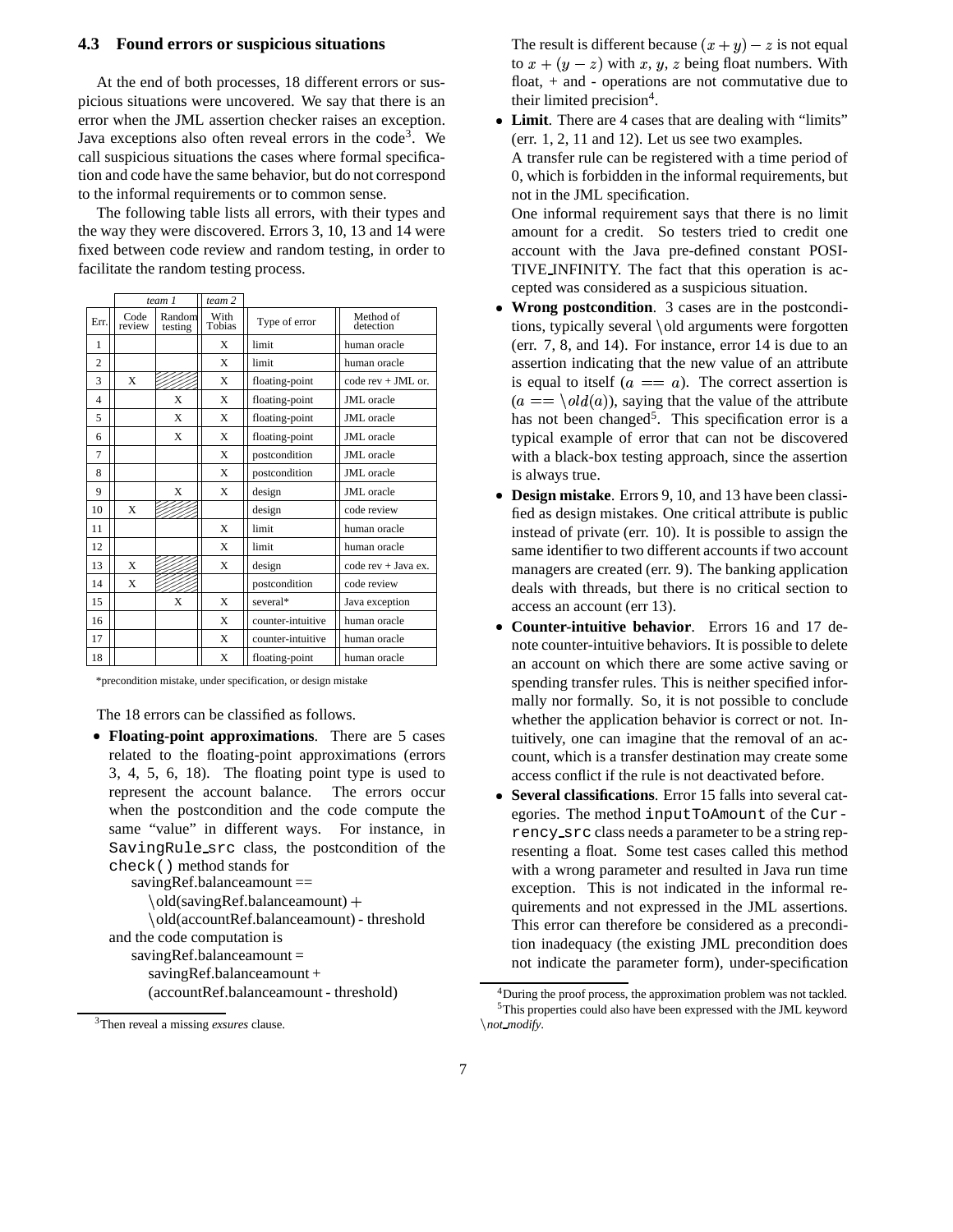(the existing informal specification does not indicate the parameter form), or design mistake (the parameter could have been typed as float).

#### **4.4 Code coverage**

We still did not know whether all the errors of the banking application were found. Testing is always a process which is difficult to end. To have some kind of feedback about the quality of the testing suites, we have evaluated the code coverage of the application.

One should note that during the test phase, the LSR had no coverage tool for Java program testing. It is several months after the end of the testing experience, that we have installed JCoverage tool [9], and used it with the existing random and combinatorial test suites. Here are the results.

| Code statement coverage |            |               |  |  |
|-------------------------|------------|---------------|--|--|
| Class                   | random     | combinatorial |  |  |
|                         | test suite | test suite    |  |  |
| <b>Account</b>          | 87%        | 87%           |  |  |
| AccountMan_src          | 86%        | 91%           |  |  |
| Balances_src            | 77%        | 71%           |  |  |
| Currency_src            | 98%        | 88%           |  |  |
| Rule                    | 96%        | 96%           |  |  |
| SavingRule              | 100%       | 100%          |  |  |
| SpendingRule            | 100%       | 100%          |  |  |
| Transfers_src           | 86%        | 90%           |  |  |

This coverage analysis reveals that the test suites do not cover 100% of the instructions. With the combinatorial approach, some cases were clearly forgotten by the testers. For instance, the testers forgot to check transfer rules with negative values.

But one could also notice that there is

- some dead code: several methods are defined as "private" (and hence do not appear in the public interface of their class) but are never called inside the class (e.g. method getCurCurrency() in Currency src),
- one public method of class Transfers src which is not declared in the informal specification (same name than the declared one, but with different parameters). Since Tobias scenarios were built from the informal specification, our test suite did not include calls to this unspecified function.

#### **4.5 Testability of the application**

Testability is an evaluation of how effectively the software can be tested. Intuitively, the higher the testability is, the easier (or the cheaper) will be the testing phase. All aspects of a program may make it more difficult to test. This can range from incomplete or ambiguous specification to complex code. During this experiment, we have noticed testability problems at four levels.

**Informal requirements** Some informal requirements were not possible to validate. For example, the transfer rules are applied with a periodicity defined by the user. It was possible to check that the transfer rules were *periodically* applied, but it was not possible to check that the effective transfer operations were done at the time period indicated. This real-time property could not be expressed in JML.

**Incomplete JML specification** The JML specification stands for the oracle. If the JML postconditions or invariants are under-specified, it is difficult for tests to detect automatically some errors.

For instance, when a saving rule with wrong parameters is registered, an error code should be returned. These are specified in the informal requirements, but they are not described in JML (although it could be expressed). Thus, one can not test whether an error with a wrong error code is produced. The error codes are specified with JML in all classes but Transfers src.

Similarly, the amountToDisplay method of Currency src (Fig. 3) has no postcondition. Thus, during this experiment, we could not possible to check *automatically* that the displayed amount is correct (a human oracle or an additional JML assertion is needed).

**Influence of the code on JML** In a classical waterfall model, the specification is expected to be written before coding. In this experiment, since the code was taken from an existing application, JML assertions have been added after the coding phase. As a result, some postconditions may have been influenced by the code. Actually, it is tempting to simply copy-paste the code of the method in the JML assertion and then to replace "=" with "==" and add some "\old" keywords. Unfortunately, this often results in copying coding errors into the specification and prevents the detection of errors by a proof or testing process. Therefore, care should be taken to express postconditions in a different, and often more abstract, way. This should also result in specifications that are more robust to evolutions.

**Code** Some functionalities could have eased the banking application testing. For instance, it is possible to register transfer rules, but it is not easy to suspend or to delete them. The notion of account exists, but there is no public method to get the account objects.

### **4.6 Reporting errors to Gemplus**

The results of these testing experiments were reported to Gemplus. It turns out that the errors we discovered were either already known by Gemplus, or at least expected by them. For example, errors related to float numbers had been consciously left out of their proof process. Actually, we only missed one error, which was difficult to detect because it was not covered by the JML specification.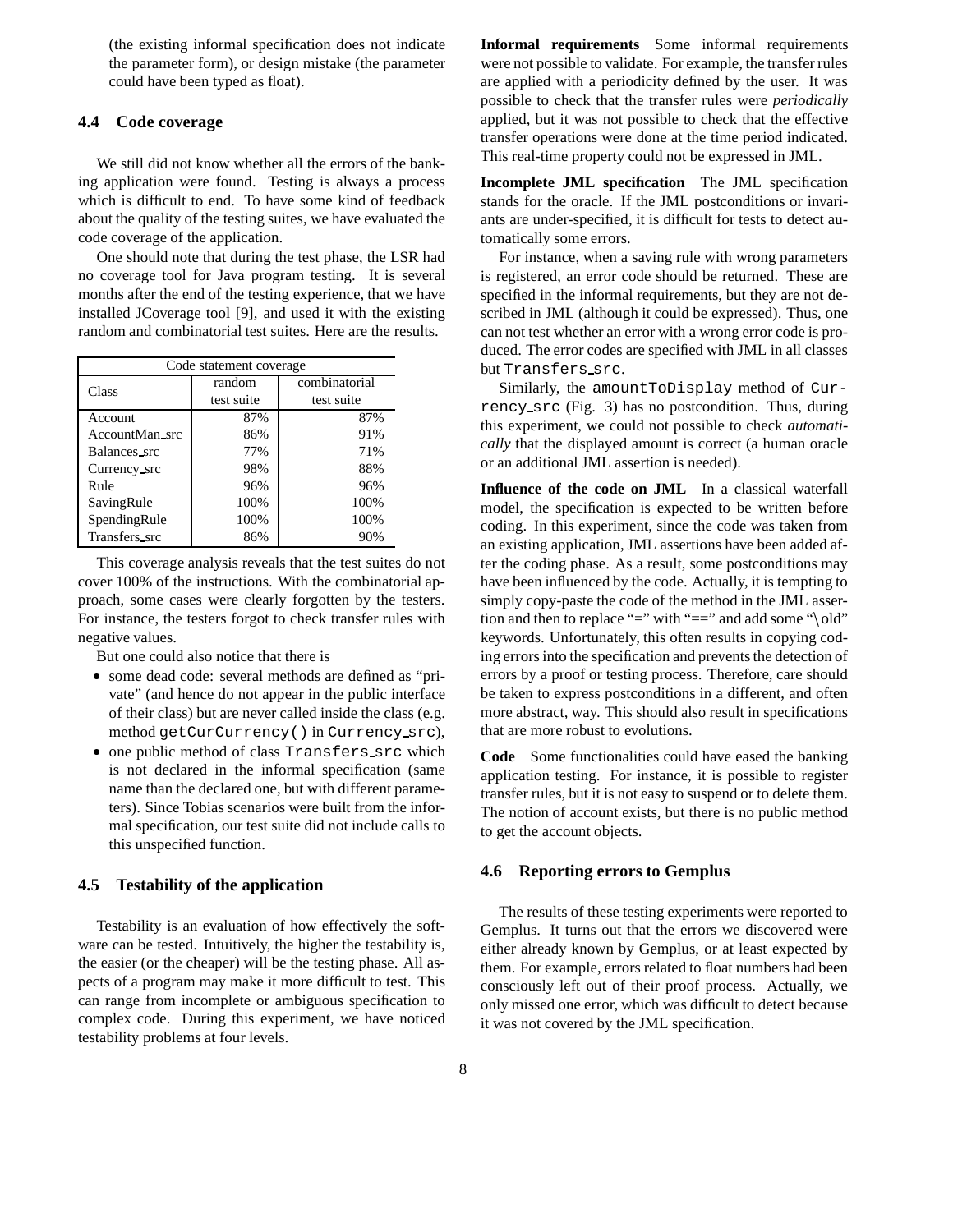## **5 Conclusion**

This paper reports on a testing experiment to validate a small Java application (500 LoC). The starting point of our work involved three documents: natural language requirements, JML specification and Java code. The Java code had already undergone some level of proof with respect to the JML specification.

Our validation activity was mainly based on testing, complemented with a preliminary code review process. Random testing and combinatorial testing were used to produce more than thousand test cases. These test cases took advantage of the executable character of JML and used the JML specification as an oracle. As a result, 18 errors or suspicious cases were detected, 7 of them being revealed by the JML mechanisms.

At the beginning of this paper, several questions were asked. We may now try to answer them.

#### **5.1 Is JML well-suited for validation by test?**

The use of JML in a testing process corresponds to a light-weight approach to formal methods. The choice of JML by Gemplus is motivated, amongst others, by its Java syntax. Experiments such as this one have shown that software engineers quickly learn to read and eventually to write JML specifications.

The experiment reported in this paper only addressed the use of JML for testing. Testing is a classical software development activity that is well integrated into development processes. Since JML is easily integrated with popular tools such as JUnit, we believe that a testing approach based on JML is compatible with a wide variety of development processes, ranging from classical waterfall life-cycles to extreme programming practices.

**JML as a test oracle** This experiment exploited the executable character of JML specifications to use it as an oracle for the tests. 1241 test cases were generated by the Tobias tool. These definitely took advantage of using the JML specification as a single centralized oracle. Using this single oracle prevented us from scattering it in the JUnit test cases, which requires to write a new piece of oracle for each new test and to make sure that these elementary oracles are mutually consistent. Moreover, the same JML oracle was used by both teams which used different testing tools (Jartege and Tobias/JUnit).

This single oracle approach may also bring benefits in the maintenance of tests. If the systems evolution includes some regression, it is often needed to rewrite large portions of the test suite. Using JML, specification changes are immediately available in the oracle.

**Expressiveness of JML** 7 out of 18 errors were detected using JML, but many other errors correspond to properties which could have been expressed formally using JML. The experiment has thus revealed the incompleteness of the available formal specification. The following table shows which kinds of properties were actually detected using JML and which ones could have been detected if the specification was more complete.

| Error type        | detected by           | detectable by         |
|-------------------|-----------------------|-----------------------|
|                   | <b>JML</b> assertions | <b>JML</b> assertions |
| limit             | Nο                    | Yes                   |
| floating point    | Yes                   |                       |
| postcondition     | Yes                   |                       |
| design            | N <sub>0</sub>        | 1 of the 3 errors     |
| counter-intuitive | N٥                    | Yes                   |

We believe that JML has a good expressiveness to cover most of the requirements of this application: 80 to 90% of the errors could have been detected if adequate JML assertions had been available.

To be honest, the detection of floating point errors is due to the fact that JML specifications and code are slightly different. This is unsufficient to detect all floating points errors. A more adequate treatment of floating point operations requires to specify the expected precision of these operations.

#### **5.2 Is JML, written for proof, reusable for test?**

A specificity of this experiment was that the JML specification came out of a proof process led by our industrial partner. Several parts of the specification were only expressed to help the proof process. They are often too close to the Java code to help find errors. But although these elements of the specification do not contribute to the test oracle, they do not arm the testing process. These elements of specification can even be useful for regression testing, provided they are sufficiently abstract to express the functionalities and not how they are implemented.

The main negative influence of these specification statements is that they increase the size of the specification and tend to give some confidence that the application is sufficiently specified. In this perspective, automatic annotation tools [17] which simply propagate annotations or translate code into annotations, will also lower the ratio of annotations useful for the test in the overall specification.

Well-structured documentation of the JML assertions may contribute to solve this problem. It is important to trace where the annotations come from: are they the translation of requirements or were they added to document the code?

As a conclusion, since JML annotations are motivated by different concerns, it should be interesting to use structuring mechanisms that identify them according to their rationale and intended use.